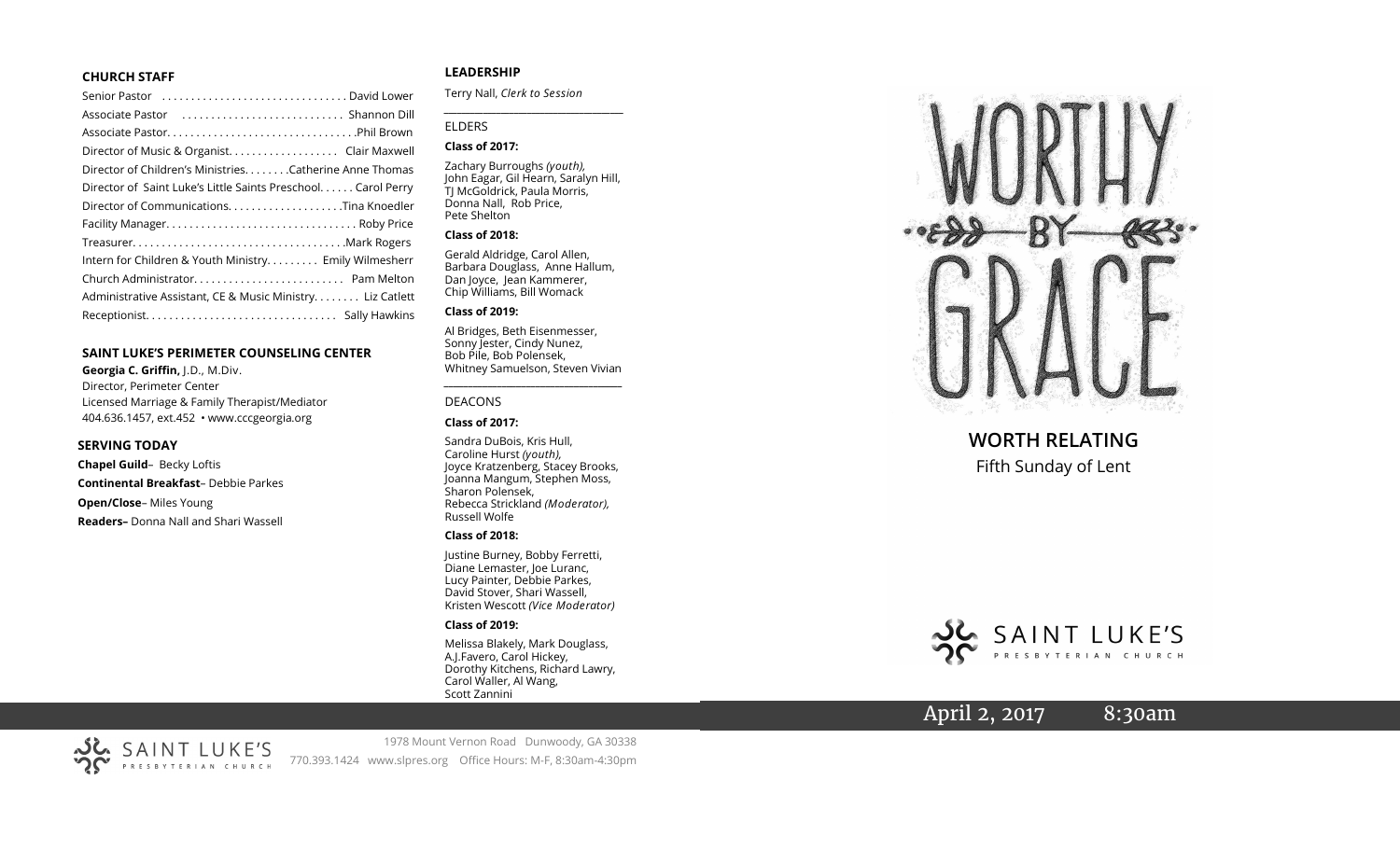

1978 Mount Vernon Road • Dunwoody, Georgia 30338 770.393.1424 • www.slpres.org

# **April 2, 2017**

Fifth Sunday of Lent

### **Liturgical Color:** White

*White is used for special days or seasons in the redemptive work of Jesus Christ. It is also used on Communion Sundays.* 

# **SUNDAY SCHEDULE**

8:30am Chapel Communion Service 9:30am Sunday School 11:00am Sanctuary Worship Service *Nursery available at all services & Sunday School.* 

# MISSION

Responding to God's call and empowered by the Holy Spirit, we invite all to join us in knowing, serving, and sharing Jesus Christ here and around the world.

VISION

To be a beacon of faith, hope, and love– every member an active disciple in Christ's ministry.

# **WELCOME, GUESTS!**

We are delighted you are worshipping with us.

**DURING** the Welcome, please print the requested information on the Friendship Pad and pass the Friendship Pad down the pew.

**AFTER** the worship service, please join us outside the Chapel where our Pastors will be available to answer questions and provide you with a loaf of freshly-baked bread.

**FOR MORE** information about our programs, ministries or membership, please contact one of our Pastors at 770.393.1424, or visit our website: slpres.org.

# **THAT ALL MAY WORSHIP**

 $\mathcal{D}_{\mathbf{r}}$ **ASSISTIVE** hearing devices, large print hymnals, large print bulletins and back cushions are available. Please contact an usher for further assistance. **CHILDREN'S WORSHIP** notebooks

and activity sheets are available on the table just outside the Chapel doors. For your convenience, there is a Family Restroom located in the hallway of the administrative offices, on the first floor, near the main lobby.

**HABITAT UPDATE 2017**— Halfway to the finish! Thanks to a big volunteer effort on the fourth Saturday, the house is nearly covered with shingles, and the exterior is nearly painted in a beautiful combination of gray painted siding and white trim. Coming up this next Saturday, finish placing shingles on the roof and installing the roof vent, install the decorative siding over the roof of the front porch, finish the front porch stairs, insulate the interior, begin installing the soffit and fascia and continue to paint the exterior. Coming up on the sixth Saturday, April 8, paint the interior and install baseboard, kitchen cabinets and counter tops. Don't hold back. It's a team effort! Jump in and join in the fun! Just go to the web site and sign up. If working at the site doesn't work for you, consider providing breakfast for one of the Saturdays. The house address is 1500 Monteel Drive, NW, 30318. We will have the usual carpool arrangement. If you want a ride or you want to be a driver, meet at the church parking lot (Manhasset Street) in time for a 7am departure. The day starts at 7:30am and ends at 2:30pm. Each person must sign up by the Wednesday of the week in which the work Saturday occurs by logging onto the Atlanta Habitat Volunteer Hub Site.

www.stlukes.atlantahabitat.volunteerhub.com.

**COOL MOUNTAINS OF GUATEMALA**—In the middle of Atlanta's summer heat, please join our Mission Team on its' summer mission in Guatemala to build stoves, visit schools and plant trees with Mayan farmers. AIR-Guatemala is a long time partner with Saint Luke's and will handle ALL of the details except airline flights. Dates are June 4-10 and we need to know ASAP if you plan to attend. Please contact Anne.Hallum@AIRGuatemala.org for more info. We will share our faith by planting HOPE.

**MEXICO MISSION TRIP**—July 9-15, Make plans to be a part of our annual mission trip to the Yucatan Peninsula of Mexico! We will work with an amazing Presbyterian church to help them expand their growing church facility. This mission experience is open to all church members ages  $6<sup>th</sup>$  grade & up! We fly in/out of Cancun. Here is the link to sign-up: [http://](http://slpres.org/2017-mexico-trip-registration/) [slpres.org/2017](http://slpres.org/2017-mexico-trip-registration/)-mexico-trip-registration/. Please contact Shannon Dill for more information at shannondill@slpres.org.

**THORNWELL MISSION TRIP**—The dates are set! July 20-22. The cost per adult is \$160; youth are supported by the proceeds from Tartan Trot. This year we will have to limit our size to 50 volunteers. Questions or to reserve your spot for this amazing mission trip, contact Sally Shelton at sshelton@cwtvacations.com or 770.396.5156.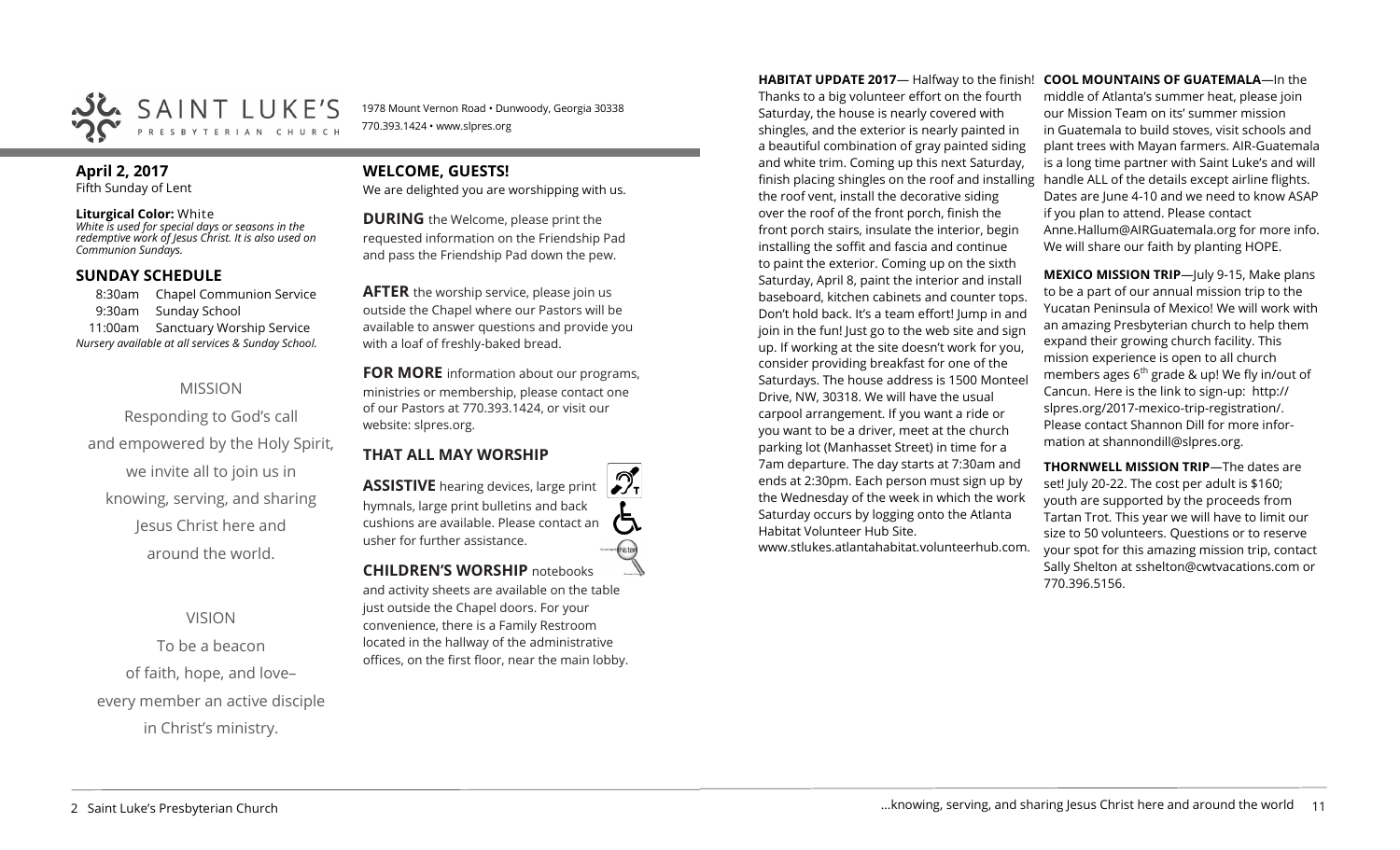# YOUTH MINISTRY

**Phil Brown philbrown@slpres.org / 770.393.1424 ext. 238 Emily Wilmesherr emilywilmesherr@slpres.org/ 770.393.1424 ext. 234**   $\_$  ,  $\_$  ,  $\_$  ,  $\_$  ,  $\_$  ,  $\_$  ,  $\_$  ,  $\_$  ,  $\_$  ,  $\_$  ,  $\_$  ,  $\_$  ,  $\_$  ,  $\_$  ,  $\_$  ,  $\_$  ,  $\_$  ,  $\_$  ,  $\_$  ,  $\_$ 

# **YOUTH SUNDAY SCHOOL**

Please join us in the youth room, 9:30-10:30am.

## **YOUTH GROUP**

Escape Room is today! Join us as we head to Master Mind Escape Room for an adventure of mysterious proportions. Meet in the lobby after worship; we will head for lunch then head to our escape room extravaganza.

## **SUMMER TRIPS**

**Spots Open**: Spots open on all trips. (See Shannon specifically about Honduras.)

**Adults:** Still need adults for all our trips. Contact Phil if interested.

**Summer Trip Forms:** They're due ASAP! Montreat and Massanetta trips – or you may incur a price increase.

## **VIDEO RECORDING**

Seeking interested youth who may want to help video during the 11am service. No experience necessary. Email Roby Price is you would like more details. robyprice@slpres.org.

## **MARK YOUR CALENDARS**

Rise Against Hunger ( Stop Hunger Now) is April 23, 9:30am in the Great Hall Youth Sunday is April 30

# MUSIC MINISTRY

**Clair Maxwell clairmaxwell@slpres.org / 770.393.1424 ext. 227** 

## **CHOIR REHEARSALS ON WEDNESDAYS:**

5:00-5:45pm Cherub Choir, *Ages 4-5, Kelly Sloan, Director.* 

5:00-5:45pm Westminster Choir, *Grades 1-5, Clair Maxwell, Director.* 

6:30-7:20pm Festival Ringers, *Youth & Adults, Clair Maxwell, Director*

7:30-9:00pm Chancel Choir, *Youth & Adults, Clair Maxwell, Director* 

## **MARK YOUR CALENDARS**

Chastain at Saint Luke's, April 30, 6:30pm in the lower Manhasset parking lot. Don't miss this fun evening of music and entertainment in the style of the Chastain amphitheater: bring your own food, beverages and utensils and decorate your table (the church only provides tables and chairs). Reserve your spot by April 12 through Liz Catlett in the church office: [lizcatlett@slpres.org.](mailto:lizcatlett@slpres.org) After April 12, table seats are available on a first come, first served basis. Free childcare is available by reservation only.

\_\_\_\_\_\_\_\_\_\_\_\_\_\_\_\_\_\_\_\_\_\_\_\_\_\_\_\_\_\_\_\_\_\_\_\_\_\_\_\_\_\_\_\_\_\_\_\_\_\_\_\_\_\_\_\_\_\_\_\_\_\_\_\_\_\_\_\_\_\_\_\_\_\_\_\_\_\_\_\_\_\_\_\_\_\_\_\_\_\_\_\_\_\_\_\_\_\_\_\_

# **In Preparation for Worship**

God is the hope that something more is possible.



# **Prelude** Prelude in F Major *Alexandre Guilmant*

# **Welcome**

# **Call to Worship\*** From Psalm 121

Leader: I lift up my eyes to the hills– from where will my help come?

**People: My help comes from the Lord, who made heaven and earth.**

Leader: The One who keeps you will not slumber or sleep.

**People: The Lord is your keeper; your shade at your right hand.**

Leader: The sun shall not strike you by day, nor the moon by night.

**People: The Lord will keep your going out and coming in from this time on forevermore.**

í

**Hymn #806\*** I'll Praise My Maker *OLD 113TH*

# **Call to Confession\*** Donna Nall

Leader: The Lord be with you. **People: And also with you.** Leader: Let us pray.

# **Prayer of Confession\***

**Gracious God, seeker of the Lost;** 

**draw Your children back to Your loving embrace, restore us to our inheritance as daughters and sons,** 

**and reconcile our hearts to You,** 

**that we may become ambassadors of Your reconciling love to all the world. Here the silent confessions of our wandering hearts…**(*time for silent confession)*

Leader: Lord, in Your mercy, **People: Hear our prayer. Amen.**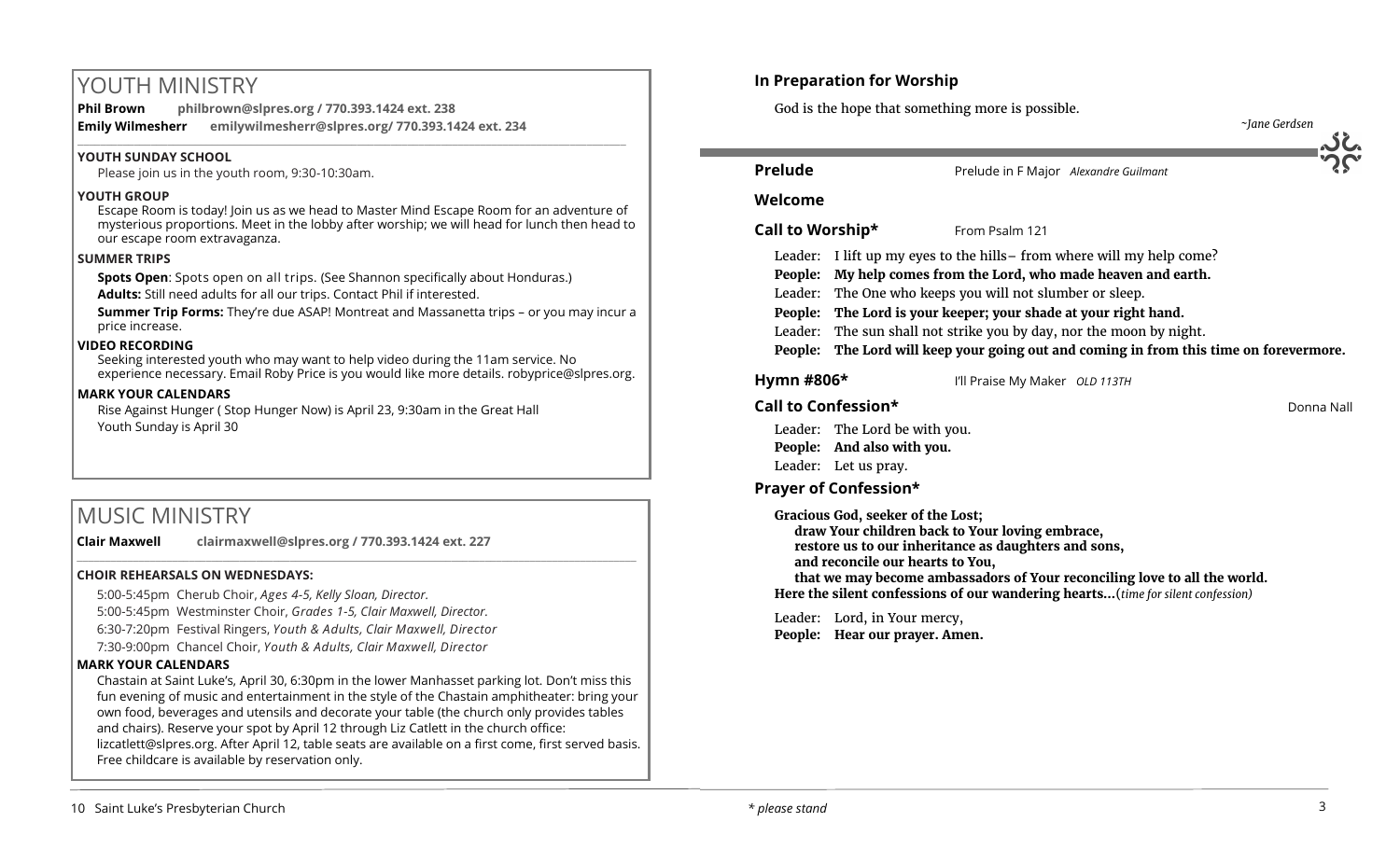# **Assurance of Forgiveness\***

**Song of Praise\*** In My Life Lord, Be Glorified *LORD BE GLORIFIED* 

**In my life, Lord, be glorified; be glorified. In my life, Lord, be glorified today.** *(Stanza 1, Hymn 468)*

# **Passing of the Peace of Christ\***

Leader: May the peace of Christ be with you. **People: And also with you.** 

# **Prayer for Illumination**

**Scripture Lesson** Luke 18:35-19:10, *page 82 of the New Testament* 

Leader: The Word of the Lord. **People: Thanks be to God.**

# **Tell Us Our Story Catherine Anne Thomas Catherine Anne Thomas**

*Children are always welcome to stay in worship. If preferred, parents may take their child(ren) to the nursery.*

|  |  | sermon |  |  |
|--|--|--------|--|--|
|  |  |        |  |  |
|  |  |        |  |  |

**Sermon Sermon** Worth Relating **Phil Brown** Phil Brown

### **Affirmation of Faith\*** Adapted from 1 Corinthians 13:1-8a, 1 John 4:8 *Common English Bible* Shari Wassell

**As the Apostle Paul writes:** 

**If we speak in tongues of human beings and of angels but we don't have love, we might as well be noisy clanging symbols.** 

**If we have the gift of prophecy,** 

**knowing all the mysteries and everything else,** 

**or if we have such complete faith that we can move mountains,** 

**but we don't have love, we are nothing...** 

**Love is patient, love is kind,** 

- **it isn't jealous, it doesn't brag,**
- **it isn't arrogant, it isn't rude,**

**it doesn't seek its own advantage, it isn't irritable,** 

**it doesn't keep a record of complaints,** 

**it isn't happy with injustice, but it is happy with the truth.** 

**Love puts up with all things, trusts all things, hopes for all things, endures all things. Love never fails.** 

**Or in the words of the first letter of John: God is love.** 

# ADULT MINISTRY

**Shannon Dill shannondill@slpres.org / 770.393.1424 ext. 229**   $\_$  ,  $\_$  ,  $\_$  ,  $\_$  ,  $\_$  ,  $\_$  ,  $\_$  ,  $\_$  ,  $\_$  ,  $\_$  ,  $\_$  ,  $\_$  ,  $\_$  ,  $\_$  ,  $\_$  ,  $\_$  ,  $\_$  ,  $\_$  ,  $\_$  ,  $\_$ 

# **ADULT SUNDAY SCHOOL**

Classes meet between the worship services, 9:30-10:30am. Descriptions of current groups are available on our website (slpres.org) or http://bit.ly/AdultSundaySchool. Please join us!

# **FRIDAY MORNING MEN'S BIBLE STUDY**

Fellowship and Bible study every Friday from 6:40-8am in the Parlor with Dan Joyce.

# **DISCIPLE SERIES**

The final study in the Series, *Christian Believer,* focuses on essential doctrines of the Christian faith and makes connections between the doctrine and daily living. Classes are Tuesdays, 7-9pm.

# **BIBLE STUDY: "WAYFARERS"**

Come join David, Shannon or Phil as this week's preacher leads a study of the scripture for the upcoming Sunday's worship. Meet on Wednesdays at 10am in the church library.

# S P L A S H ! CHILDREN'S MINISTRIES

**Catherine Anne Thomas cathomas@slpres.org / 770.393.1424 ext. 228 \_\_\_\_\_\_\_\_\_\_\_\_\_\_\_\_\_\_\_\_\_\_\_\_\_\_\_\_\_\_\_\_\_\_\_\_\_\_\_\_\_\_\_\_\_\_\_\_\_\_\_\_\_\_\_\_\_\_\_\_\_\_\_\_\_\_\_\_\_\_\_\_\_\_\_\_\_\_\_\_\_\_\_\_\_\_\_\_\_\_\_\_\_\_\_\_\_\_\_\_\_\_\_\_\_\_\_** 

## **REMEMBER THE EGG HUNT AND FELLOWSHIP BRUNCH**

Parents, remember to bring one bag of individually wrapped candy (no hard candy, please) or stickers for each child in your family who plans to participate in the egg hunt. Leave candy in the basket located in our main lobby prior to April 3, if at all possible. All are welcome! Sunday, April 9 from 9:30-10:30am. Donations towards brunch will be graciously accepted.

## **MAKER FUN FACTORY**

Get Geared Up for Vacation Bible School! The opening whistle will sound on Monday, June 12 and the gates close on Thursday, June 15. On line registration via the Saint Luke's website is open and there is a discount if you register before April 15. Also, this Sunday, volunteer sign up sheets will be in the lobby!

## **FAITHFUL FRIENDS**

Please consider signing up for this wonderful and fulfilling ministry. Here is the link to sign up: [https://m.signupgenius.com/#!/showSignUp/20F0444A9AF2FA13](https://m.signupgenius.com/#!/showSignUp/20F0444A9AF2FA13-faithful3)-faithful3 .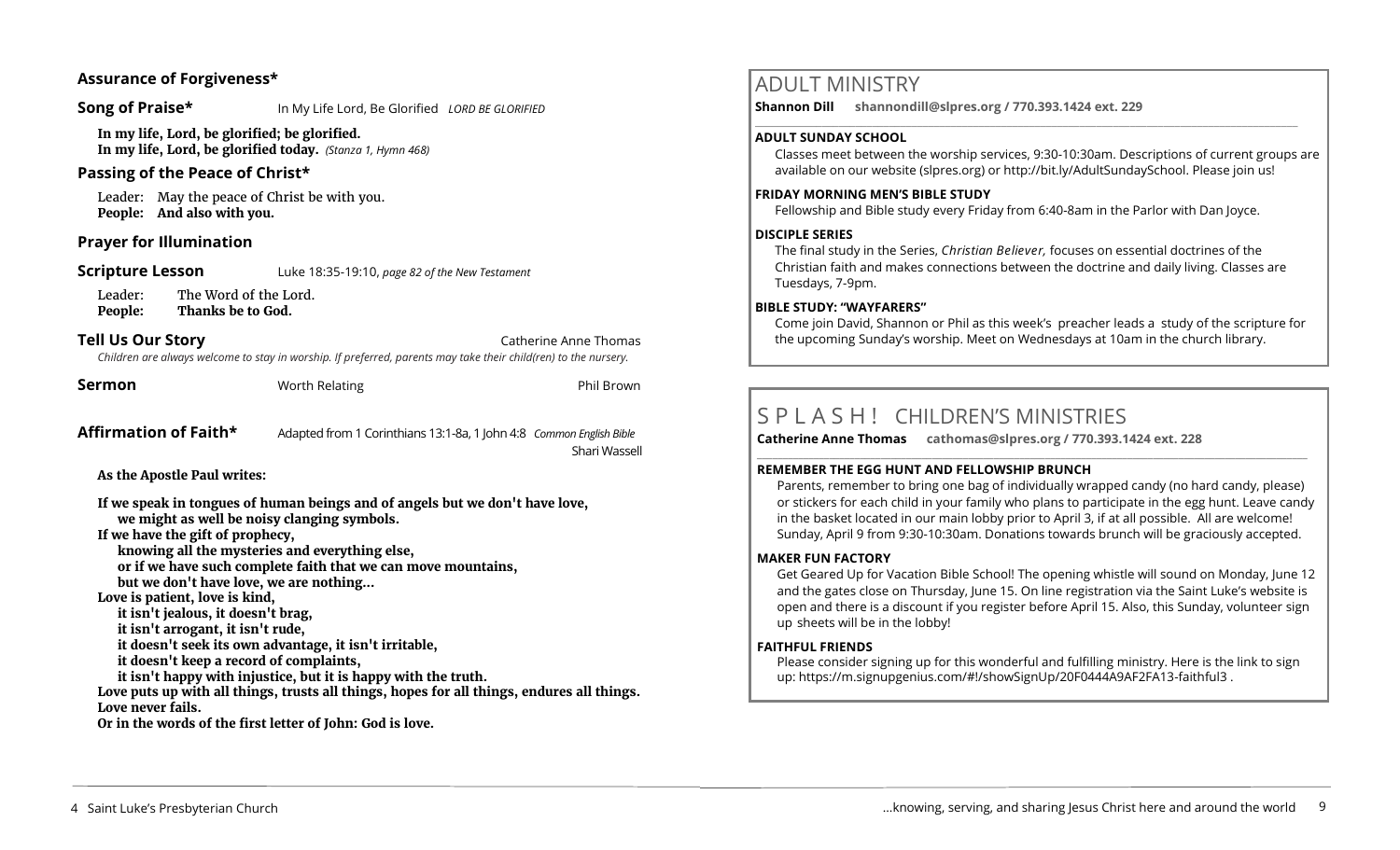# A NIGHT UNDER THE STARS

Chastain at Saint Luke's, April 30, 6:30pm in the lower Manhasset parking lot. Don't miss this evening of live entertainment in the style of the Chastain amphitheater. Bring your own food, beverages and utensils and decorate your table! (the church provides tables and chairs). Reserve your spot by April 12 through Liz Catlett in the church office: [lizcatlett@slpres.org.](mailto:lizcatlett@slpres.org)  After April 12, table seats are available on a first come, first served basis. Free childcare is available by reservation only.

# RISE AGAINST HUNGER

Saint Luke's members will know this as Stop Hunger Now; new name but same awesome organization.

**Rise Against Hunger** is an international hunger relief organization that distributes food and life-changing aid to the world's most vulnerable, mobilizing the necessary resources to end hunger by 2030. Please check out the website for more information. www.riseagainsthunger.org

Please join us at Saint Luke's, Sunday, April 23, 9:30am in the Great Hall

# **Prayers of the People**

**The Lord's Prayer** 

**Our Father who art in heaven, hallowed be thy name, thy kingdom come, thy will be done, on earth as it is in heaven. Give us this day our daily bread. and forgive us our debts, as we forgive our debtors. and lead us not into temptation, but deliver us from evil. For Thine is the kingdom, and the power and the glory, forever. Amen.**

# **Offering Invitation**

*Giving is a tangible sign of worship. If you give electronically, there is a blue, laminated, electronic giving card in the pew rack to place in the offering plate as it is passed.* 

**Offertory** Adagietto *Gustav Mahler* 

**Song of Thanksgiving\*** We Give Thee But Thine Own *SCHUMANN* 

**We give thee but thine own, whate´er the gift may be. All that we have is thine alone, a trust, O Lord, from thee.** *(Stanza 1, Hymn 708)* 

# **Prayer of Dedication\***

# **The Lord's Supper**

*Communion will be served by intinction (dipping the bread into the cup). Everyone is invited to participate in the sacrament. Children who have discussed the sacrament with their parents and/or pastor are welcome. The cup holds grape juice, not wine, during this service. A server with gluten-free wafers will be standing directly in front of the communion table for those who prefer this option. If you would prefer to be served where you are sitting, please raise your hand.* 

# **Communion Music**

| Closing Hymn #726* | Will You Come and Follow Me KELVINGROVE |  |
|--------------------|-----------------------------------------|--|
|--------------------|-----------------------------------------|--|

**Benediction\*** 

# **Postlude\*** March *Alexandre Guilmant*

*Worship Notes:* 

*Music: All rights reserved. Reprinted under OneLicense.net A-719333.*